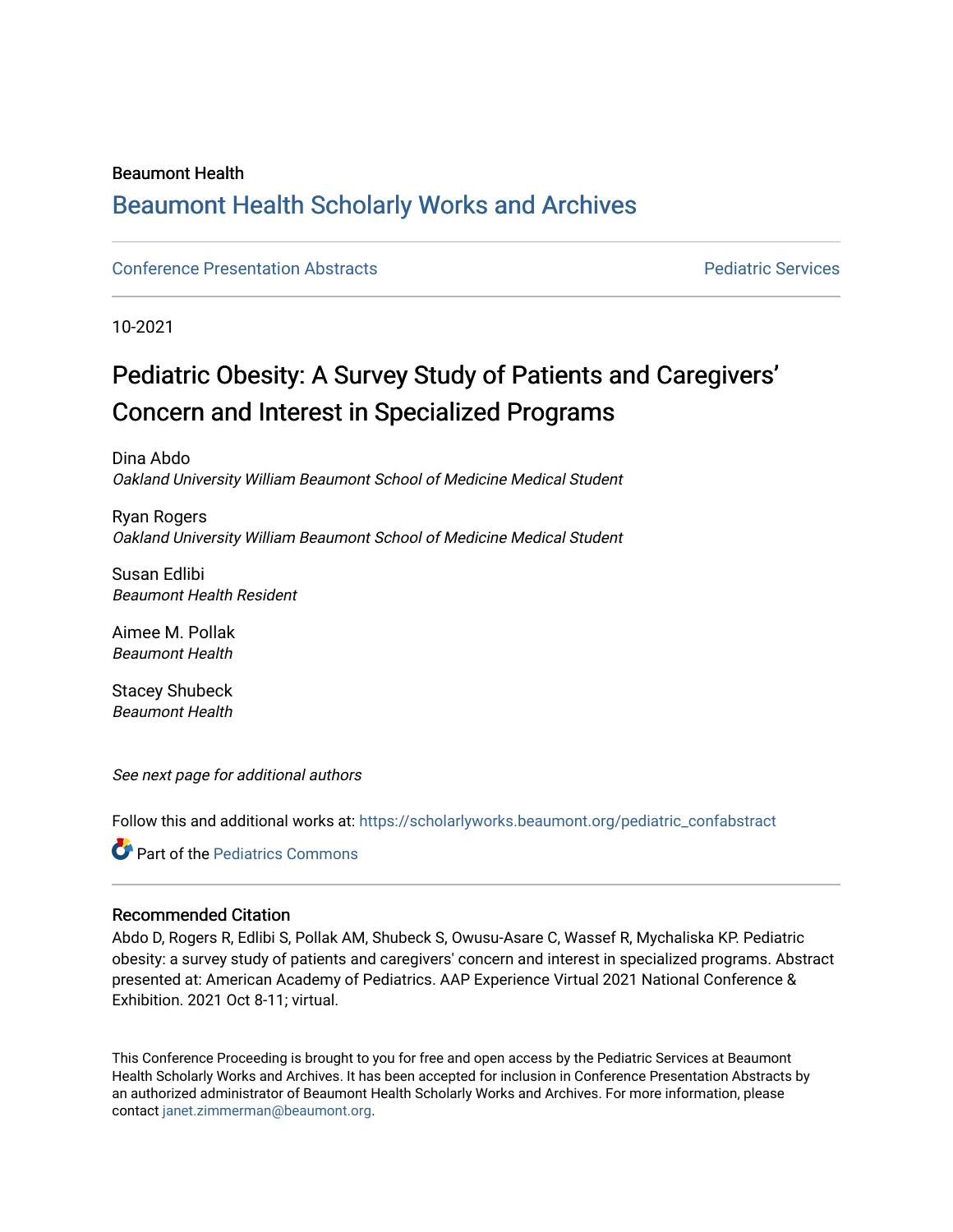#### Authors

Dina Abdo, Ryan Rogers, Susan Edlibi, Aimee M. Pollak, Stacey Shubeck, Charity Owusu-Asare, Reem Wassef, and Kerry P. Mychaliska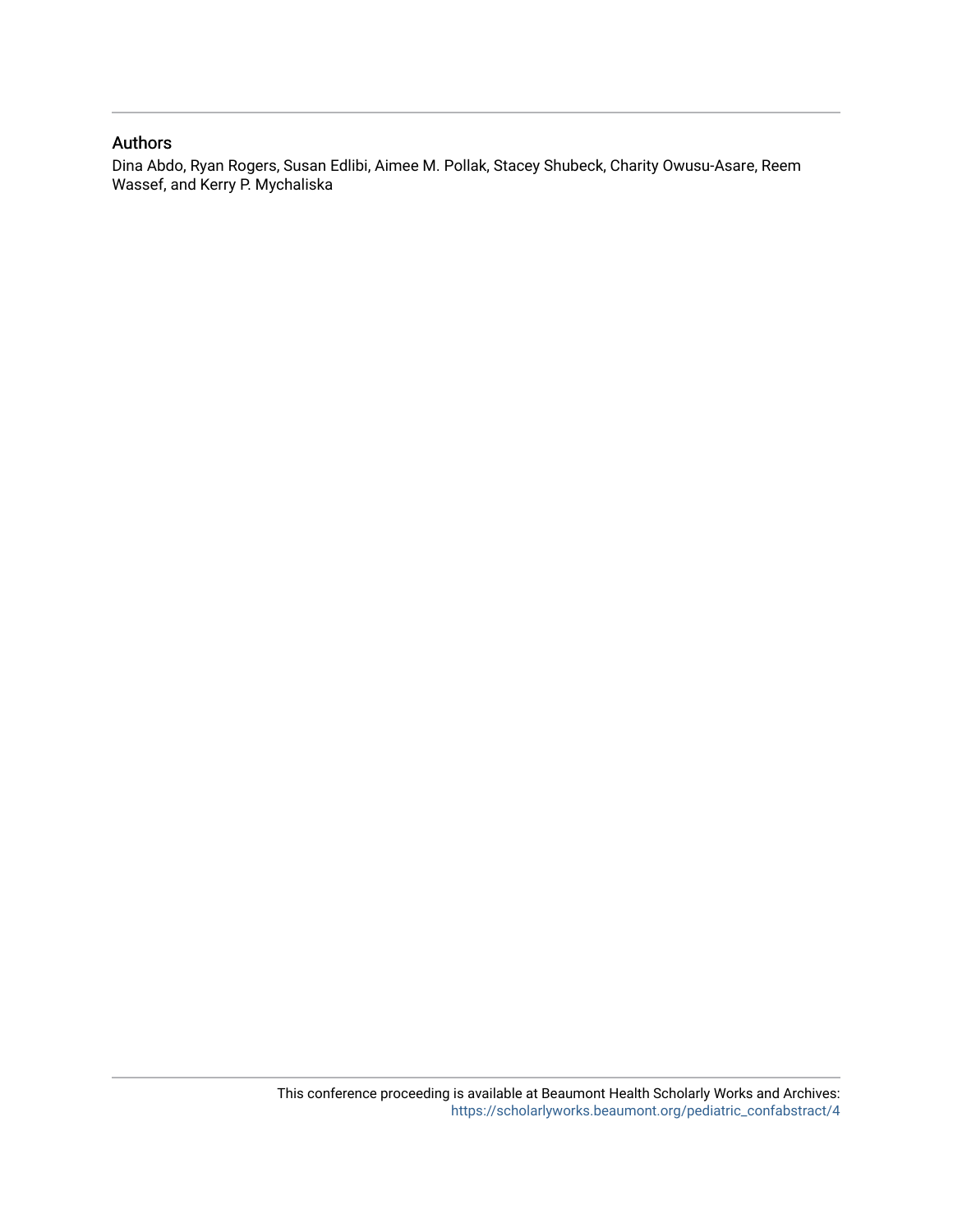#### [Original Research](https://www.eventscribe.net/2021/AAPexperience/searchbyposterbucket.asp?bm=Original+Research&t=Original+Research&pfp=Track)

#### **Presentation Type:** Virtual Poster **Session: Section on Obesity Program**

## Pediatric Obesity: A Survey Study of Patients and Caregivers' Concern and **Interest in Specialized Programs**

**Background:** Body mass index (BMI) greater than or equal to the 85th percentile for age and sex is considered overweight in the pediatric population. Pediatric obesity is defined as a BMI at or above the 95th percentile. According to the Centers for Disease Control (CDC), obesity prevalence has tripled over the past fifty years; one in five school-aged children has a diagnosis of obesity. The purpose of this study is to survey caregivers' perceptions and concerns about their child's weight, as well as assess patient and caregiver interest in a comprehensive healthy lifestyle program.

**Methods:** This IRB approved study conducted a ten-question survey of patients aged two to seventeen who presented to the Beaumont Children's Hospital Pediatric Outpatient Clinic between November 2020 and June 2021. Inclusion criteria were patients aged 2-17 whose parents voluntarily completed the survey. Exclusion criteria were children under two years of age, over 17 years of age, and parents unable to complete the survey due to language barrier or incomplete surveys. Surveys were provided to the families by office staff upon clinic arrival. Responses were recorded in Microsoft Excel. As a final step the medical history was verified by a physician.

**Results:** Of 204 surveys administered, 156 met the inclusion criteria and were included for analysis. The average reported age was 8 years old and 83 of 156 (53%) total participants were female. Seventy-four of 156 (47%) had a BMI greater than or equal to the 85th percentile; 57 out of 74 (77%) met the criteria for obesity. Nineteen of the 74 (26%) parents endorsed concern regarding their child's weight. All 19 parents that expressed concern over their child's weight had children that met the criteria for obesity. Three of 17 (18%) parents of overweight, but not obese, children expressed interest in having their child participate in a healthy lifestyle program, while 25 of 57 (44%) parents with obese children expressed interest in having their child participate in a healthy lifestyle program.

**Conclusion:** Twenty-six percent of surveyed parents with overweight children reported concern regarding their child's weight. Forty-four percent of parents with obese children reported an interest in participating in a healthy lifestyle program, suggesting that availability of such interventions could lead to improved health outcomes. This study highlights the lack of parental recognition of the detrimental implications of childhood obesity and demonstrates an opportunity to investigate health literacy barriers in pediatric obesity.

#### **Presenting Author(s)**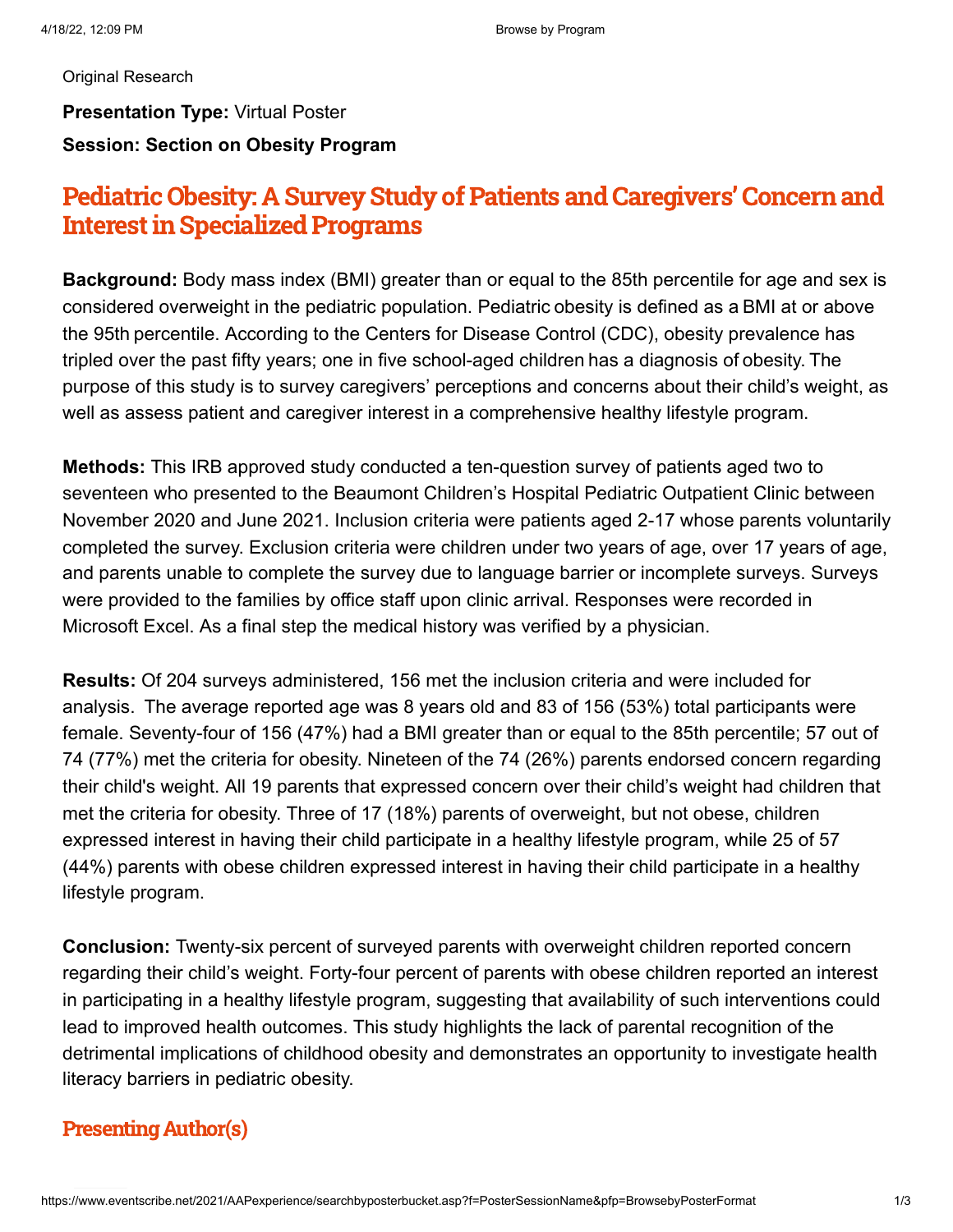

## **Dina Abdo, BS**

Medical Student Oakland University William Beaumont School of Medicine royal oak, Michigan

**Disclosure:** No Financial Relationships Disclosed

#### Co-Author(s)



#### **Ryan Rogers, BS**

Medical Student Oakland University William Beaumont School of Medicine Royal Oak, Michigan

**Disclosure:** No Financial Relationships Disclosed



#### **Susan Edlibi, MD**

Internal Medicine and Pediatrics Resident Oakland University William Beaumont Royal Oak, Michigan

**Disclosure:** No Financial Relationships Disclosed

# AP

#### **Aimee M. Pollak, Clinical Instructor- MD**

Clinical Instructor Pediatric Clinic Beaumont Children's Hospital/Oakland University William BeaumontSchool of Medicine Royal Oak, Michigan

**Disclosure:** No Financial Relationships Disclosed



CO

#### **Stacey Shubeck, MD**

Director, Pediatric Outpatient Clinic Beaumont Children's Hospital/Oakland University William Beaumont Waterford, Michigan

**Disclosure:** No Financial Relationships Disclosed

#### **Charity Owusu-Asare, MD**

Internal Medicine and Pediatrics Resident Oakland University William Beaumont Royal Oak, Michigan

**Disclosure:** No Financial Relationships Disclosed



#### **Reem Wassef, Mbbch**

Pediatric resident Beaumont hospital - Royal Oak Rochester hills, Michigan

**Disclosure:** No Financial Relationships Disclosed

## **Senior Author(s)**

#### **Kerry P. Mychaliska, MD**